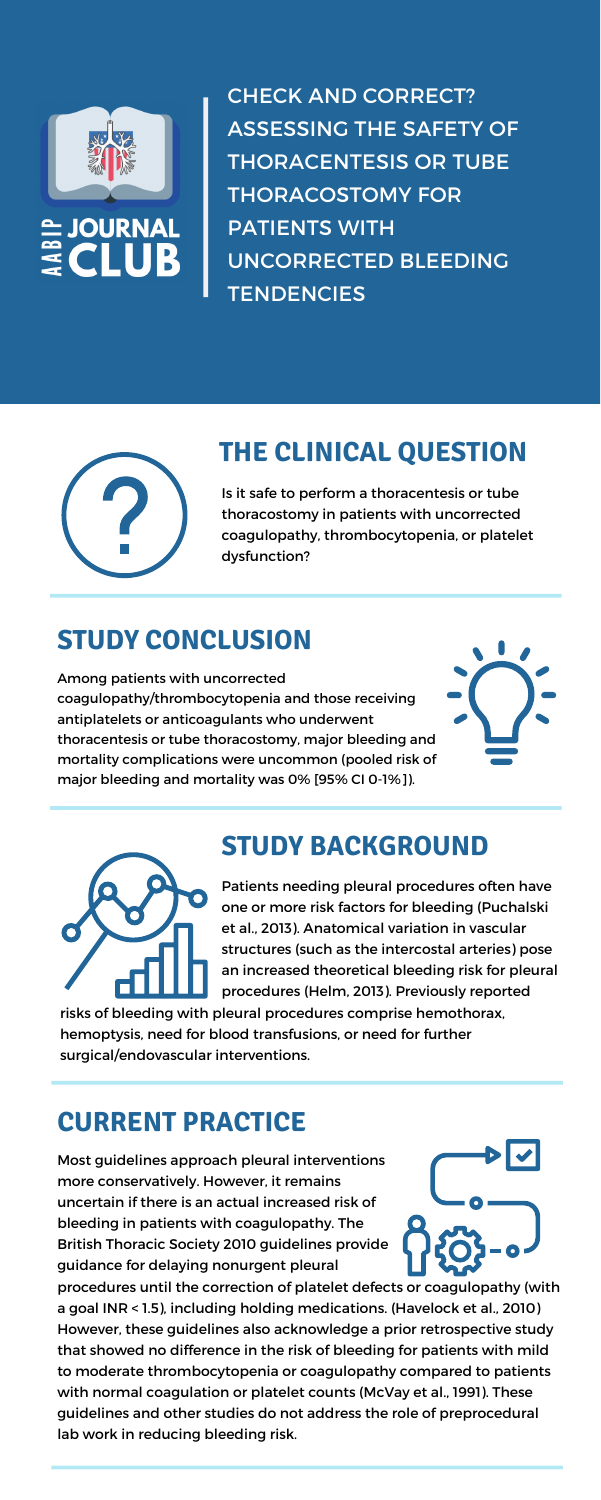# **CURRENT PRACTICE CONT.**

The 2019 Society of Interventional Radiology Consensus Guidelines for the Periprocedural Management of Thrombotic and Bleeding Risk in Patients Undergoing Percutaneous Imaged-Guided Interventions classify chest tube placement as low risk and do not recommend routinely checking preprocedural lab work unless patients have a perceived higher bleeding risk. (Thresholds provided are to correct INR to the range of 2-3 and to transfuse if the platelet count is <20,000). Additionally, there is no recommendation to hold antiplatelet or anticoagulant medications (Patel et al., 2019). Several observational studies support low rates of complications from pleural procedures, including in patients with coagulopathy. If pleural procedures are considered safe even in patients with bleeding tendencies from disease states or medications, this can in turn lower the threshold to perform thoracenteses and tube and avoid unnecessary testing or blood product transfusions.



# **STUDY DESIGN**

### **Type of trial:**

Systematic review and meta-analysis Randomization, blinding, controls: There were no randomization, blinding, or controls in this meta-analysis.

N: Eighteen studies were selected for a total of 5,134 procedures.

#### **Study groups:**

There were no consistent study groups among the various studies.

### **Settings:**

All 18 included studies were conducted in various clinical settings from four different countries (U.S., U.K., France, and Italy) from 1947 to 2019. Primary proceduralists had varying levels of training.

## **Enrollment**:

There were no consistent enrollment criteria for procedures across studies.

**Treatment period:** Included studies were published or submitted in abstract form from 1991 to 2019. Procedures were conducted from 1947 to December 31, 2019.

#### **Follow up:**

There was no consistent follow up reported with this meta-analysis.

#### **Primary outcome:**

Pooled rate of major bleeding and mortality -"Major bleeding" was defined as new development of hemothorax, hemoptysis, hemoglobin decrease >2g/dL, bleeding requiring transfusion, and bleeding requiring procedural intervention

### **Secondary Outcomes:**

Risk of bias

-Risk of bias was assessed using the Risk of Bias in Non-Randomised Studies of Interventions (ROBINS-I) tool, which assesses 7 different domains such as confounding and missing data.

### **Statistical analysis:**

A random-effects model was used to estimate pooled complication rates from the studies. Statistical heterogeneity across the included studies was assessed with the I2 statistic. Publication bias was evaluated with the Egger's test and funnel plot for small-study effects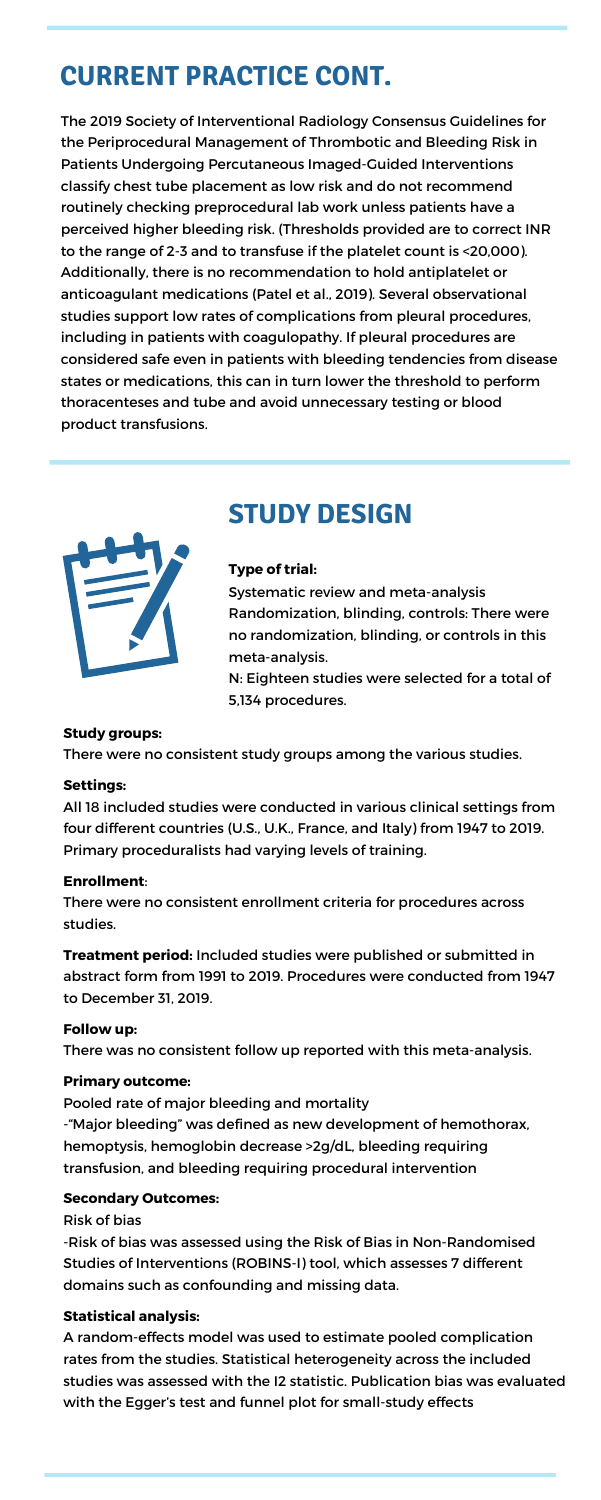No interventions were made as part of this meta-analysis.

### **Inclusion criteria:**

Studies were considered for inclusion if they reported rates of major bleeding (defined as above) and death for patients undergoing thoracentesis or tube thoracostomy while having uncorrected coagulopathy. The term "coagulopathy" for



the purpose of enrollment was inclusive of thrombocytopenia, platelet dysfunction, or impaired coagulation. Patients could be considered coagulopathic due to either disease states or active medications.

# **POPULATION**

- 18 studies included (12 full manuscripts, 6 conference abstracts)
- 5 prospective studies, 13 retrospective studies
- Number of procedures included in each study ranged from 7 to 1133
- Number of studies reporting patients with thrombocytopenia <50k/µL: 7
- ·Number of studies reporting patients on clopidogrel: 11
- Number of studies reporting patients on anticoagulant medication: 5
- Number of studies reporting patients with liver disease: 1
- Number of studies reporting patients with renal disease: 8
- Number of studies including patients with INR > 1.5: 11
- 5,134 procedures were conducted in 4 countries (US, UK, France, Italy) from 1947 to 2019.

### **Baseline characteristics:**

-4,255 thoracenteses, 749 tube thoracostomies, and 130 blind pleural biopsies



### **Exclusion criteria:**

Studies were excluded if they focused on an irrelevant topic/question, did not include coagulopathic patients, did not include patients undergoing thoracentesis or tube thoracostomy, were missing the primary outcome, or performed the wrong analysis.

## **INTERVENTIONS**

# **STUDY STRENGTHS**

This meta-analysis included studies with a variety of medical conditions and medications.

The number of included procedures amongst the studies is large.

Subgroup analysis yielded results consistent with the overall analysis on all 18 studies.

There was overall low risk of bias amongst 15 of the 18 included studies with no identified publication bias.



## **FUNDING**

The authors received no funding for this study.

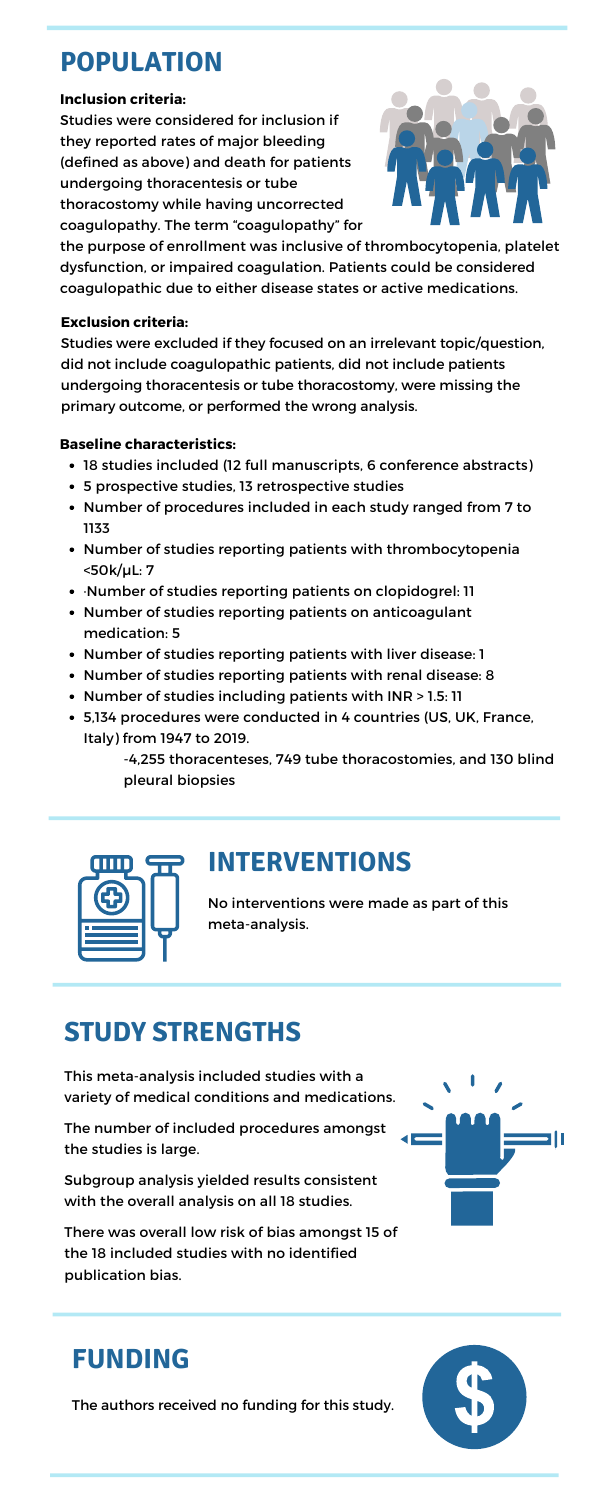# **OUTCOMES**

Pooled major bleeding and mortality rates: 0% (95% CI 0- 1%)

- Published studies (excluding abstract form submissions): 12 studies;0% (95% CI 0-2%)
- Isolated drug-related bleeding risk: 6 studies; 0% (95% CI 0-0%)
- Isolated thrombocytopenia risk: 1 study; 0% (95% CI 0-9%)
- Isolated elevated INR risk: 1 study; 0% (95% CI 0-5%)
- Tube thoracostomy only: 3 studies; 0% (95% CI 0-2%)
- Thoracentesis only: 13 studies; 0% (95% CI 0-1%)
- Retrospective studies only: 13 studies; 0% (95% CI 0-1%)
- Prospective studies only: 5 studies; 0% (95% CI 0-1%)

- The overall risk of bias was serious in two studies and moderate in one study; the remaining 15 studies showed a low risk of bias in the assessable domains.
- Variation in effect estimate attributable to study heterogeneity: 80.27% (high)
- There was no evidence of publication bias based on Egger's test for small-study effects (P= 0.484) and funnel plot assessment.

#### **Primary outcomes**

### **Subgroup analysis for the primary outcome:**

### **Secondary outcomes**

#### **Adverse events**

• Not applicable

100

25

0

This study highlights the need for prospective studies to further explore of the risk of major bleeding and mortality for patients undergoing thoracentesis or tube thoracostomy with combined bleeding risk factors.



Dangers et al. from 2021 (which was excluded from this analysis)

recently published a study that concluded that antiplatelet therapy was associated with an increased risk of bleeding and serious bleeding after a pleural procedure. Inclusion of this study into the pooled analysis for bleeding complications found that the major bleeding complication rate remained 0%. Additionally, in the Dangers et al. 2021 study were significant differences in baseline characteristics for the small subset of patients receiving antiplatelet therapy compared to controls (such as an increased rate of renal dysfunction). Lower use of image guidance (<80%) and higher percentage of junior operators (>50%) may have also contributed to the study's observed outcomes.

# **RESEARCH QUESTION**

# **SUGGESTED READING**

1. Dangers L, Giovannelli J, Mangiapan G, et al. Antiplatelet drugs and risk of bleeding after bedside pleural procedures: a national multicenter cohort study. Chest. 2021;159(4):1621-1629

2. Hibbert RM, Atwell TD, Lekah A, et al. Safety of ultrasound-guided thoracentesis in patients with abnormal preprocedural coagulation parameters. Chest.2013;144(2):456-463

3. Patel PP, Singh S, Atwell TD, et al. The safety of ultrasound-guided thoracentesis in patients on novel oral anticoagulants and clopidogrel: a single-center experience. Mayo Clin Proc. 2019;94(8):1535-1541

4. Patel IJ, Rahim S, Davidson JC, et al. Society of Interventional Radiology Consensus Guidelines for the Periprocedural Management of Thrombotic and Bleeding Risk in Patients Undergoing Percutaneous Image-Guided Interventions—part II: recommendations. J Vasc Interv Radiol. 2019;30(8):1168-1184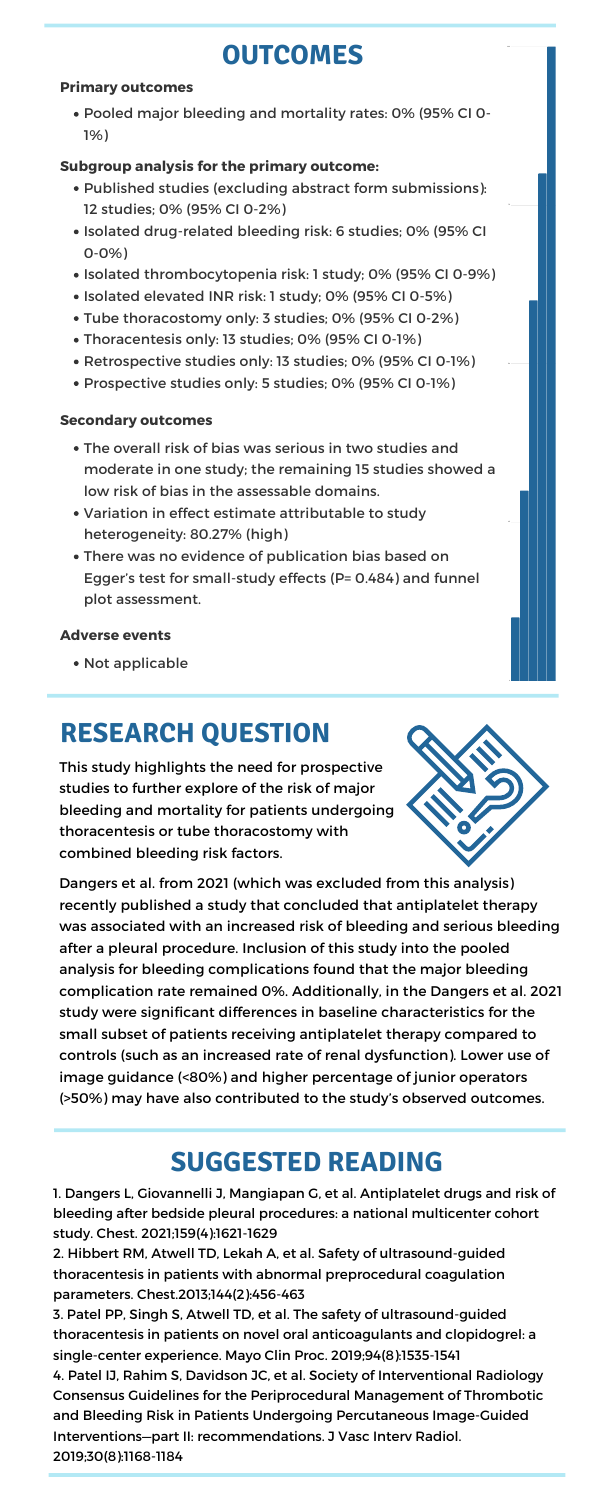

# **STUDY LIMITATIONS**

## **Clinical Question:**

While the authors specify that a complication rate from pleural procedures of <3% is considered low, there is not a clear definition of what would be considered acceptably low risk.

## **Study Selection, Inclusion, and Exclusion:**

While the studies used in the meta-analysis included patients with coagulopathy, platelet dysfunction or thrombocytopenia, not all studies contained a majority of patients with increased bleeding propensity.

More severe levels of thrombocytopenia (<20,000k/µL) or coagulopathy (INR >3) were not explicitly reported or assessed.

Only 5 out of the 18 studies were prospective studies, and most studies were observational studies.

### **Patient Population:**

There was significant heterogeneity in the type and degree of bleeding tendencies in the various studies. Patients at low versus high risk of bleeding were not defined.

There was low inclusion of patients with reported liver disease or patients taking anticoagulant medications.

### **Results Analysis:**

There was considerable missing information across the studies in terms of medication use, comorbidities, average INR, and platelet counts.

There was no clear comparison of patients at low and high for bleeding in the meta-analysis.

There was no specific assessment of outcomes for combined platelet dysfunction/thrombocytopenia and coagulopathy or combined diseaseand medication-related bleeding risks.

The meta-analysis includes studies assessing the effect of preprocedural interventions for patients with coagulopathy or platelet dysfunction, but this meta-analysis does not directly assess this as a primary or secondary outcome (Hibbert et al 2013).

#### **Generalizability:**

The results may not be as representative of the risk for patients with combined bleeding tendencies.

## **TAKE HOME MESSAGE**

This meta-analysis of 18 retrospective and prospective studies demonstrated a very low pooled rate of major bleeding and mortality from thoracentesis and tube thoracostomy in patient populations with increased rates of coagulopathy, platelet dysfunction, or thrombocytopenia.



Increased heterogeneity of effect among studies suggests that factors such as the use of ultrasound guidance and/or operator experience may play an important role in the rate of complications.

More data and evidence are needed to better understand rates of complications in patients with multiple risk factors for bleeding.

There is a need to review existing procedural guidelines given recent studies highlighting the low risk of complications from thoracentesis and tube thoracostomy. A personalized approach should be considered.